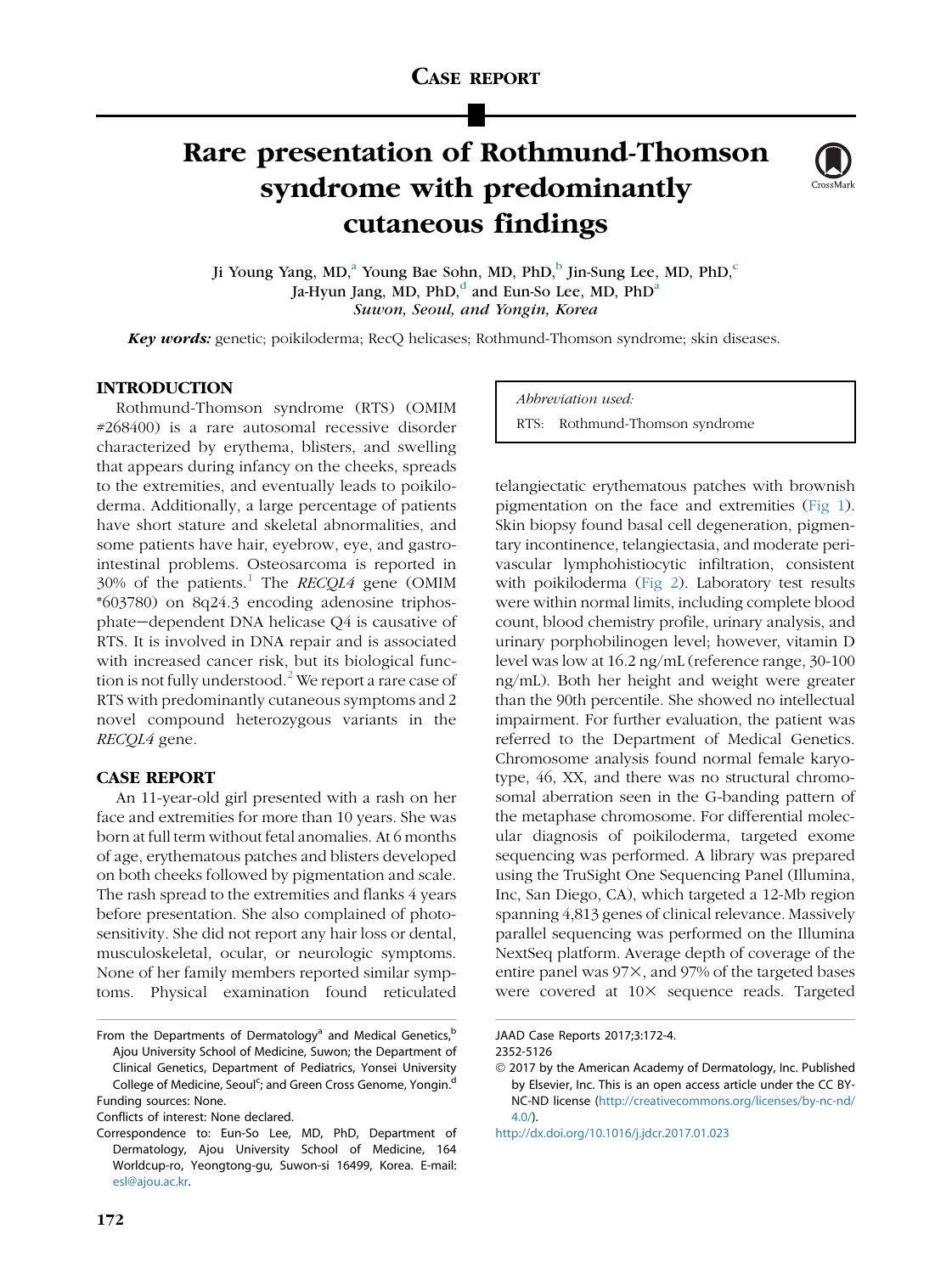<span id="page-1-0"></span>

Fig 1. Poikiloderma in a patient with RTS. Reticulated telangiectatic erythematous patches with brownish pigmentation are seen on the face and extremities, sparing the trunk.

exome sequencing found 2 novel heterozygous variants in the RECQL4 gene, confirmed by Sanger sequencing: an intronic variant, NG\_016430.1  $(NM_004260.3):c.2059-3C>G$  and a missense variant, NM\_004260.3:c.3042C>A (p.His1014Gln) [\(Fig 3\)](#page-2-0). Through targeted Sanger sequencing of samples from her parents, a transconfiguration of the 2 detected variants was confirmed. In silico analysis of the c.2059-3C $>$ G variant found a possible damaging effect on the protein structure, confirmed by LoFtool. Moreover, using targeted exome sequencing, a novel heterozygous missense variant c.1627G $>$ A (p.Val543Met) in the FERMT1 gene was also identified.

Unfortunately, further functional studies to confirm the protein damaging effect were refused by her parents. RTS was diagnosed, and the patient was advised to avoid sun exposure and undergo annual checkups for the eyes, skin, and bones. Calcium/ vitamin D supplements were also recommended.

# DISCUSSION

To our knowledge, in about 400 cases reported, typical poikiloderma was associated with various other symptoms and signs. $3,4$  Erythema and bullae typically develop on both cheeks at age 3 to 6 months. The rash subsequently spreads to the extremities and buttocks, and poikiloderma develops on the affected areas. The characteristic findings in this case strongly suggest RTS, even without hair, dental, or bone anomalies. Genetic analysis confirmed RTS. Few cases of RTS have presented with mild symptoms,<sup>[5](#page-2-0)</sup> but no reported case only had cutaneous symptoms. Several possible mechanism of this rare presentation include tissue differential expression of RECQL4 variants, incomplete penetrance of the gene, or presence of



Fig 2. Skin biopsy specimen findings consistent with poikiloderma. Hyperkeratosis and parakeratosis with basal cell liquefactive degeneration, pigmentary incontinence, telangiectasia, and moderate lymphohistiocytic infiltrate around the dermal blood vessels are seen. (Hematoxylin-eosin stain, virtual slide.)

pathogenic variants in genes modulating RECQL4 gene function or expression. Further investigations for clarification of the pathophysiology are needed.

Although the c.2059-3C $>$ G variant in the RECQL4 gene has not been reported thus far, the possible effect on the protein through missplicing can be assumed. In addition to the in silico analysis result of this variant, particularly short introns in the RECQL4 gene may increase the chance of missplicing of such an intronic mutation. The other variant  $c.3042C$  $> A$  is known to be rare with a low minor allele frequency (MAF, A=0.0001/15), which tends toward mutation rather than polymorphism. Thus, these mutations probably are pathogenic for RTS in this case.

Mutations of the RECQL4 gene are also responsible for the RAPADILINO and Baller-Gerold syndrome. Unlike RTS, RAPADILINO syndrome does not manifest ectodermal symptoms, and Baller-Gerold syndrome is characterized by craniosynostosis. However, they all may share features such as radial ray defects and short stature.<sup>1</sup> The varying phenotypes of the syndromes imply functional diversity of the RECQL4 protein, and the domain of the protein affected by the mutation may determine predominant symptoms and signs of the disease. Investigating genetic causes other than the RECQL4 gene in these syndromes is necessary for further understanding.

The differential diagnoses of hereditary poikiloderma and photosensitivity include Kindler syndrome, dyskeratosis congenita, and xeroderma pigmentosum. Kindler syndrome, a rare autosomal recessive genodermatosis related to FERMT1 gene mutation, is characterized by congenital acral blis-ters, marked skin atrophy, and mucosal stenosis.<sup>[6](#page-2-0)</sup> It also presents with photosensitivity that tends to lessen with age, which was not true in this case. In